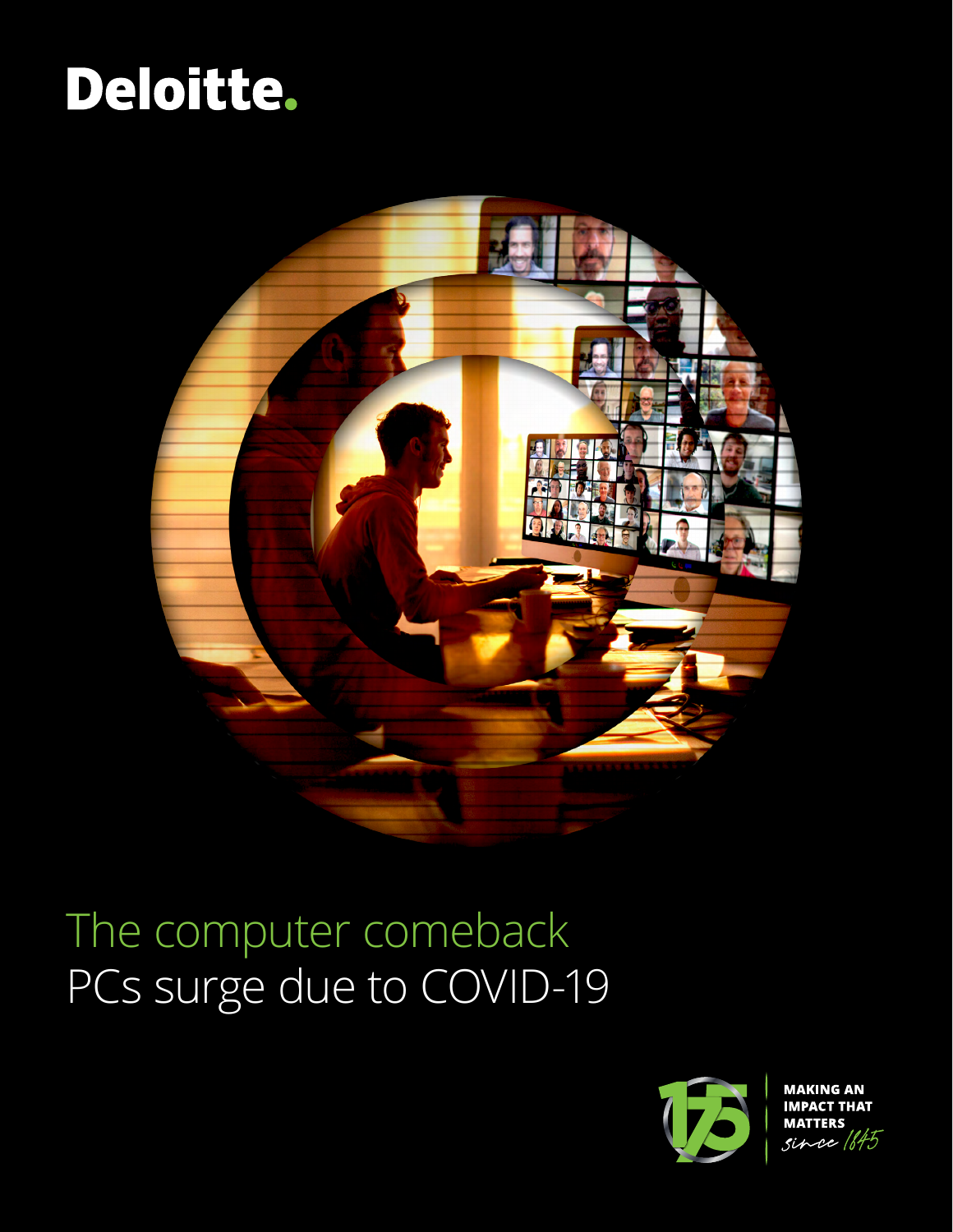Working from home on a six-inch smartphone screen is fine if it's only a few hours per week. But 40 plus hours on a small screen and no keyboard or mouse isn't enough for all work tasks, and tens of millions of people around the world pulled their old PC out of the basement…or went out and bought a new one. [Global PC sales were up 11% in Q2 2020](https://www.idc.com/getdoc.jsp?containerId=prUS46691020) compared to the same quarter a year earlier, and [grew even faster in Q3](https://www.idc.com/getdoc.jsp?containerId=prUS46928320), up 15%.

Just over [350 million PCs shipped worldwide in 2011](https://www.computerworld.com/article/2501268/idc--pc-shipments-slumped-as-2011-ended.html#:~:text=A%20sluggish%20economy%2C%20other%20form,PC%20sales%20worldwide%2C%20IDC%20reports&text=For%20all%20of%202011%2C%20about,346.8%20million%20PCs%20were%20shipped.), and that number [was down to 267 million in 2019,](https://www.idc.com/getdoc.jsp?containerId=prUS45865620) or a 24% decline. Over the same period, smartphone shipments tripled. Nobody is getting rid of their smartphones in 2020 (although [new](https://www.idc.com/getdoc.jsp?containerId=prUS46750220)  [phone shipments were down 16%](https://www.idc.com/getdoc.jsp?containerId=prUS46750220) globally in Q2 2020) but previously unpublished Deloitte Global Mobile Consumer Survey (GMCS) data from the heart of the pandemic shows interesting growth in not just the PC, but the PC ecosystem.

We surveyed just 29,000 adults across four continents and 16 countries in May-July of this year.<sup>1</sup> One question was "Which, if any, of the following devices have you purchased as a result of spending more time at home because of the coronavirus pandemic?"

Of those who did buy a new device due to being home more, the #1 choice was a computer (laptop or desktop or both), with an average of 11%, compared to 10% who said they bought a new smartphone. Further, 7% said they bought either a printer or a monitor or both, compared to only 6% who bought a tablet. Finally, an average of 15% bought at least one of laptop, desktop, monitor, or printer.



### **Q: Which, if any, of the following devices have you purchased as a result of spending more time at home because of the coronavirus pademic?**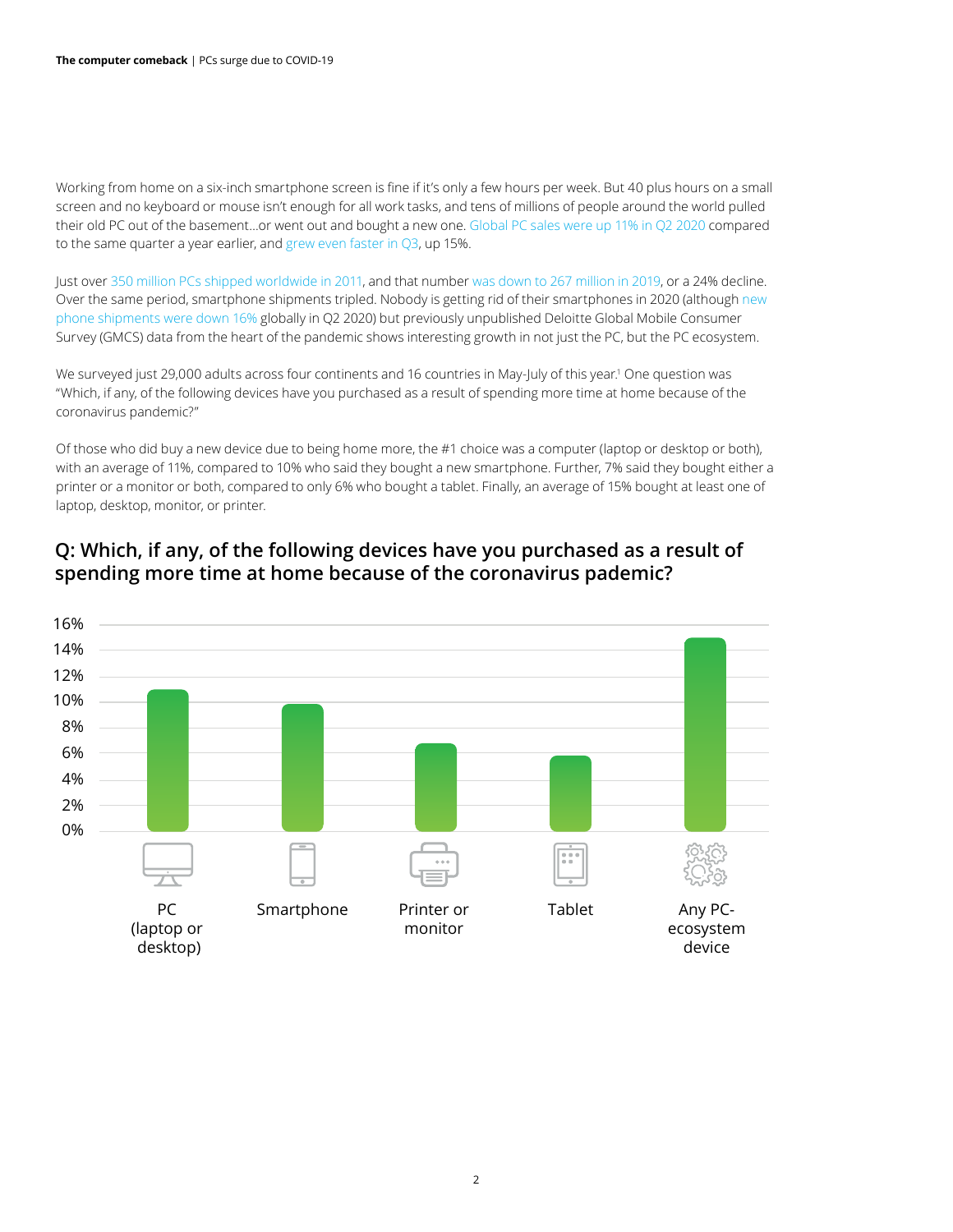There was significant variation between the 16 countries, of course, but urban China led the way, with 65% of respondents (ages 18-50) saying they bought any kind of new device due to being home more. And the PC ecosystem was a big part of that: 24% said they bought either a new laptop or desktop (19% and 10% respectively), 10% bought a printer and 9% a monitor. A stunning 34% of respondents in urban China bought at least one of the PC ecosystem devices because of the pandemic! For all these devices, the percentages in urban China were higher than any other country, possibly reflecting a pre-pandemic lower penetration level of PC ownership.

## **There are multiple beneficiaries from a resurgence in PCs. The computers alone (assuming about 295 million PCs this year, with an average selling price of \$733) will be over \$215 billion in 2020.**

The semiconductor revenues for central processors and graphics processors alone is a roughly \$50 billion annual business. The revenues for the largest players were flat in 2019 compared to 2018, but were up 14% in the first nine months of 2020 according to publicly released financials. Equally, software sales are up, with Microsoft's More Personal Computing segment (another roughly \$50 billion annual revenue business) up 9% in [the first half of calendar 2020](https://view.officeapps.live.com/op/view.aspx?src=https://c.s-microsoft.com/en-us/CMSFiles/SlidesFY20Q4.pptx?version=e068961a-ee0f-2ec3-a5d7-f91122eca613).

What happens next? It seems likely that the pandemic-fuelled surge will abate to some extent. Almost certainly some of the PCs purchased were to support kids who were learning from home, and in most countries they are returning to classrooms around the world. Offsetting that, there has been an [ongoing laptop shortage,](https://www.extremetech.com/computing/314256-massive-laptop-shortage-united-states) which implies pent up demand. But there are three longer term tailwinds for PCs in terms of units and usage:

#### **1. Work from anywhere**

Work from home during lockdown looks likely to evolve to work from anywhere (WFA) going forward. Both employers and employees have discovered that WFA works better than expected, and numerous companies have announced that employees will be allowed to WFA, at least some of the time. Some will bring laptops back and forth, but others will keep their home PCs.

#### **2. Pandemic PCs won't turn into pumpkins once it is over**

Literally tens of millions of new PCs (and printers and monitors) for home use have been bought. Post-pandemic, they will still be functioning, and we expect owners to use them for both work and play going forward.

#### **3. Streaming and gaming and shopping**

The [PC gaming hardware market](https://www.businesswire.com/news/home/20200707005308/en/Global-PC-Gaming-Hardware-Market-Forecast-to-Surge-by-3.6-billion-in-2020-due-to-COVID-19 ) is expected to be a \$40 billion market in 2020, up over 10% compared to 2019, while the [PC gaming software](https://newzoo.com/insights/articles/newzoo-games-market-numbers-revenues-and-audience-2020-2023/) market is about \$37 billion this year, [up 14% in October,](https://www.superdataresearch.com/blog/worldwide-digital-games-market/) which is much better than in past years. Consumption of video streaming was up over 40% during the pandemic—and although 70% of streaming for [one popular service is on TVs,](https://www.vox.com/2018/3/7/17094610/netflix-70-percent-tv-viewing-statistics ) the PC is solidly in second place, representing 15% of total viewing hours globally compared to only 10% for the smartphone and 5% for tablets.

But there are some interesting demographic differences: our [GMCS survey data for the UK](https://www2.deloitte.com/uk/digital-consumer-trends/lockdown-behaviour) shows that in May of 2020, 27% of 16-24 year-olds cite the computer (laptop or desktop) as their preferred device for streaming films or TV series, more than double the 13% for all adults. 18% of men in the same UK survey say the computer is their preferred device for gaming, almost as high as the 20% who prefer the smartphone. And a remarkable 63% of those aged 55-75 years old prefer to make online purchases on a computer, as opposed to only 10% for the smartphone.

Putting it all together, the global PC ecosystem is close to half a trillion dollars. It's not going to overtake smartphones as our #1 tech device, but it's a solid silver medallist, and growing well for now.